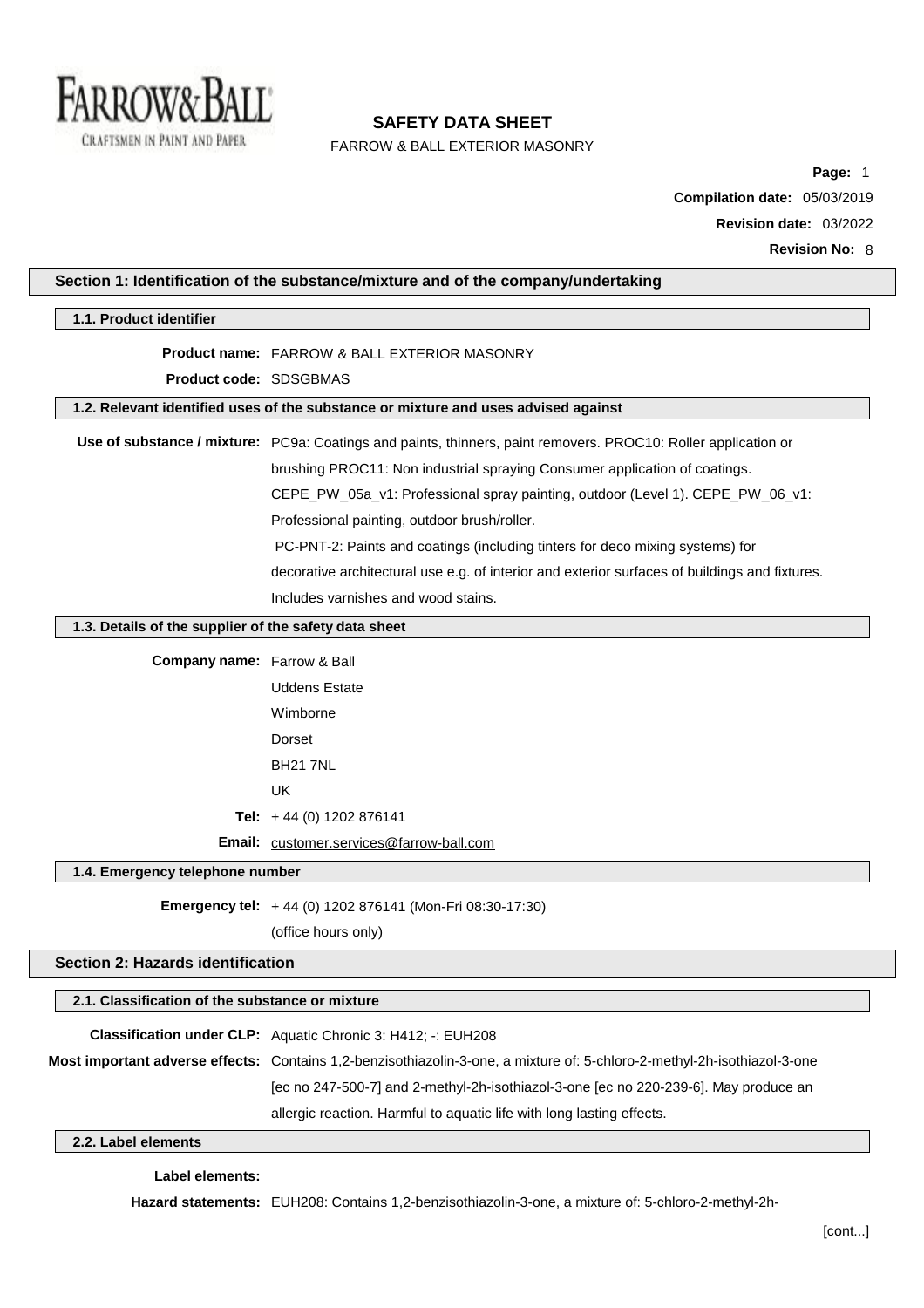# FARROW & BALL EXTERIOR MASONRY

**Page:** 2

isothiazol-3-one [ec no 247-500-7] and 2-methyl-2h-isothiazol-3-one [ec no 220-239-6]. May produce an allergic reaction. H412: Harmful to aquatic life with long lasting effects. **Precautionary statements:** P101: If medical advice is needed, have product container or label at hand. P102: Keep out of reach of children. P103: Read label before use. P273: Avoid release to the environment. P501: Dispose of contents/container to hazardous or special waste collection point.

# **2.3. Other hazards**

**Other hazards:** Not applicable.

**PBT:** This product is not identified as a PBT/vPvB substance.

## **Section 3: Composition/information on ingredients**

**3.2. Mixtures**

#### **Hazardous ingredients:**

#### TITANIUM DIOXIDE - REACH registered number(s): 01-2119489379-17-0000

| <b>EINECS</b> | CAS        | PBT/WEL                                                 | CLP Classification | Percent |
|---------------|------------|---------------------------------------------------------|--------------------|---------|
| 236-675-5     | 13463-67-7 | Substance with a Community<br>workplace exposure limit. |                    | 10-20%  |

#### ANHYDROUS ALUMINUM SILICATE

| 296-473-8 | 92704-41-1 | Substance with a Community<br>workplace exposure limit. |  | 1-5% |
|-----------|------------|---------------------------------------------------------|--|------|
|           |            |                                                         |  |      |

**KAOLINITE** 

| 215-286-4       | 1318-74-7 | Substance with a Community<br>workplace exposure limit. | 1-5% |
|-----------------|-----------|---------------------------------------------------------|------|
| SILICON DIOXIDE |           |                                                         |      |
|                 | 7631-86-9 | Substance with a Community<br>workplace exposure limit. | 1-5% |

**Contains:** The data quoted is for an untinted white base.

## **Section 4: First aid measures**

#### **4.1. Description of first aid measures**

**Skin contact:** Wash immediately with plenty of soap and water.

**Eye contact:** Bathe the eye with running water for 15 minutes.

**Ingestion:** Wash out mouth with water.

**Inhalation:** Not applicable.

## **4.2. Most important symptoms and effects, both acute and delayed**

**Skin contact:** There may be mild irritation at the site of contact.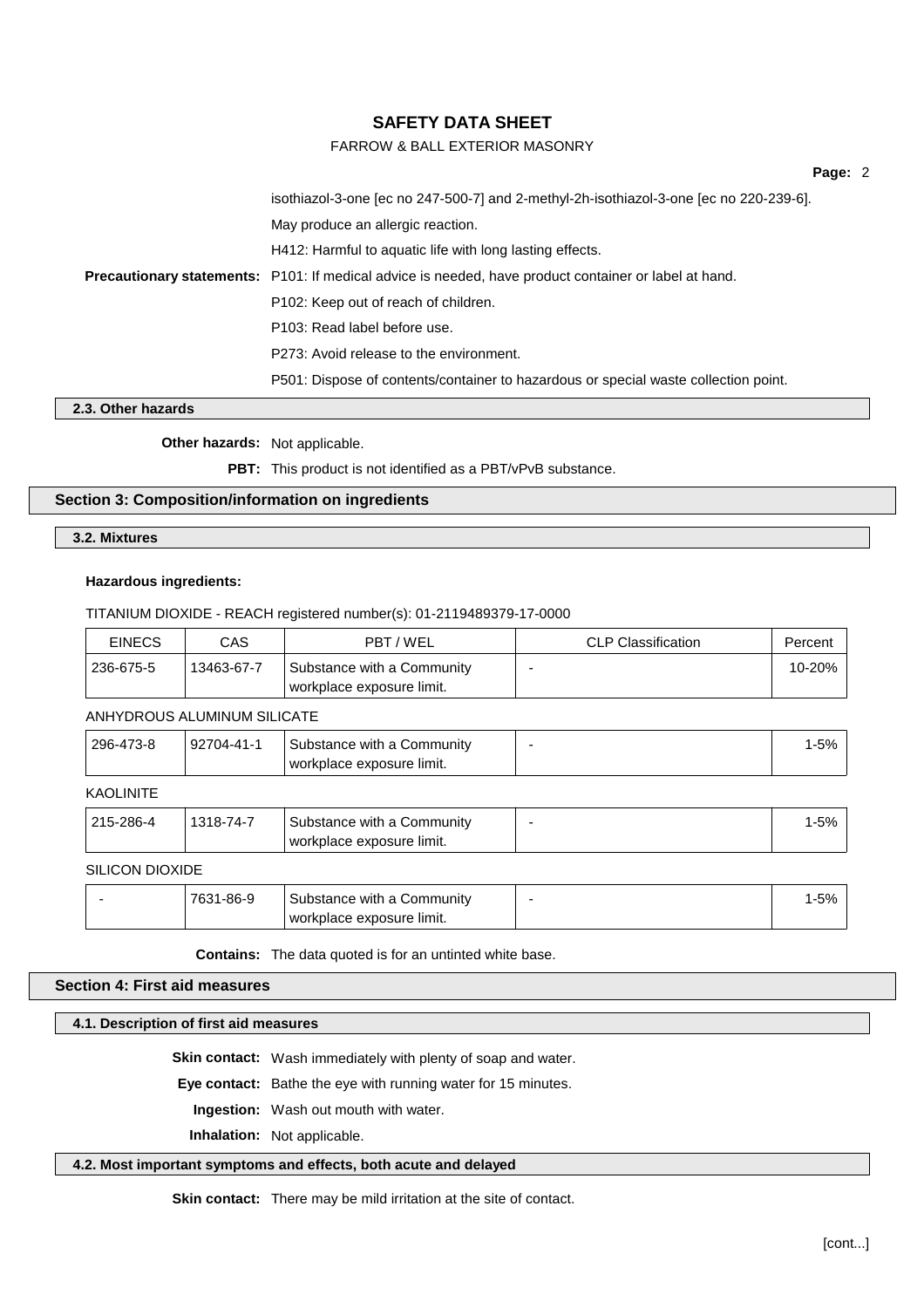# FARROW & BALL EXTERIOR MASONRY

**Page:** 3

**Eye contact:** There may be irritation and redness.

**Ingestion:** There may be irritation of the throat.

**Inhalation:** No symptoms.

**Delayed / immediate effects:** Not applicable.

#### **4.3. Indication of any immediate medical attention and special treatment needed**

**Immediate / special treatment:** Not applicable.

## **Section 5: Fire-fighting measures**

#### **5.1. Extinguishing media**

**Extinguishing media:** Suitable extinguishing media for the surrounding fire should be used.

## **5.2. Special hazards arising from the substance or mixture**

**Exposure hazards:** Not applicable.

#### **5.3. Advice for fire-fighters**

**Advice for fire-fighters:** Wear self-contained breathing apparatus.

# **Section 6: Accidental release measures**

## **6.1. Personal precautions, protective equipment and emergency procedures**

**Personal precautions:** Always transport this product in its original container in a secure and upright position. Ensure that persons transporting this product know what action to take in the event of spillage. Refer to section 8 of SDS for personal protection details. Turn leaking containers leak-side up to prevent the escape of liquid.

#### **6.2. Environmental precautions**

**Environmental precautions:** Do not discharge into drains or rivers. Contain the spillage using bunding.

**6.3. Methods and material for containment and cleaning up**

**Clean-up procedures:** Absorb into dry earth or sand. Transfer to a closable, labelled salvage container for disposal by an appropriate method.

#### **6.4. Reference to other sections**

**Reference to other sections:** Refer to section 8 of SDS.

#### **Section 7: Handling and storage**

#### **7.1. Precautions for safe handling**

**Handling requirements:** Do not use or store this product by hanging the container on a hook. Ensure good

ventilation during application and drying. Do not get in eyes, on skin, or on clothing.

## **7.2. Conditions for safe storage, including any incompatibilities**

**Storage conditions:** Store in a cool, well ventilated area. Keep container tightly closed.

**Suitable packaging:** Not applicable.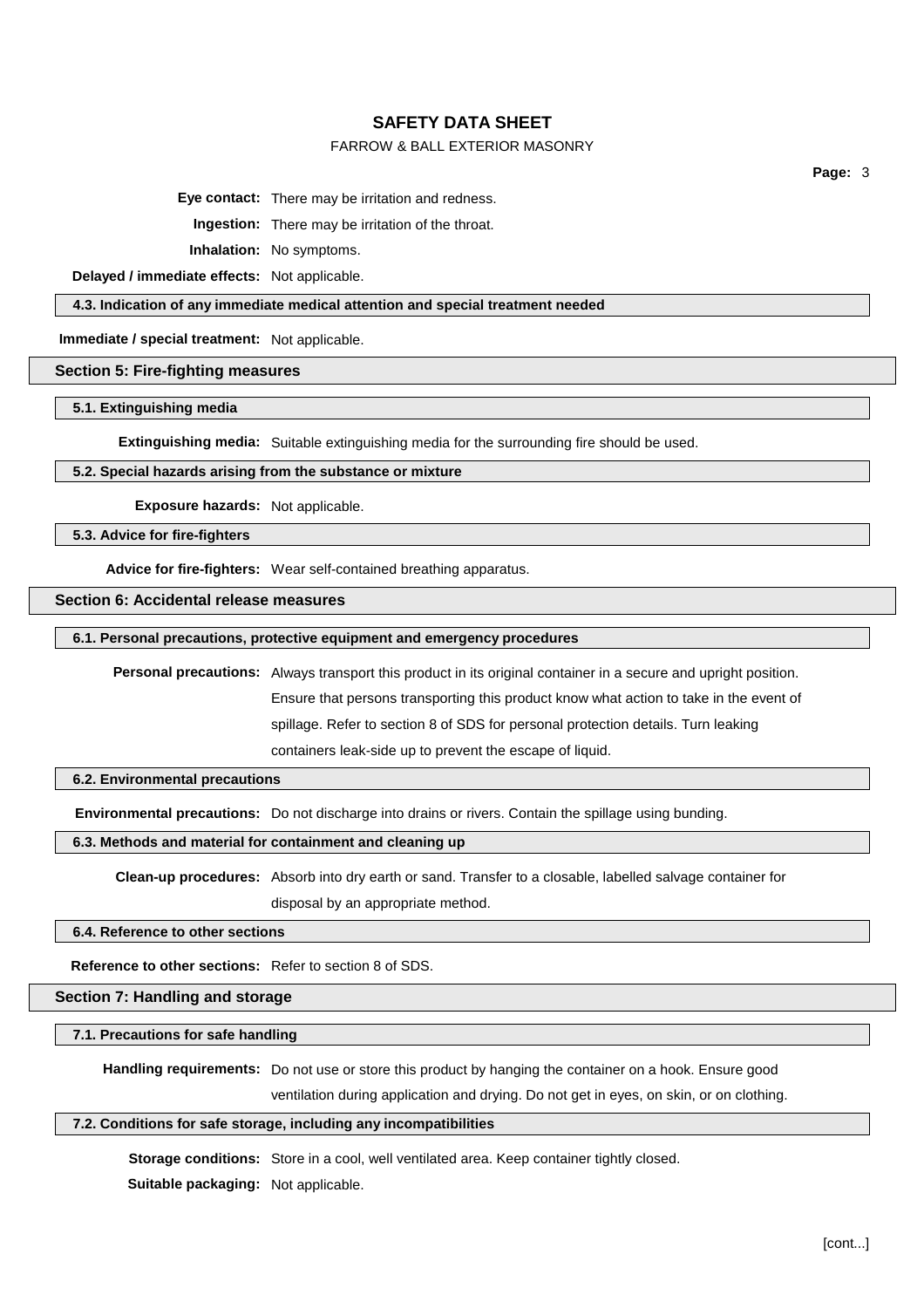# FARROW & BALL EXTERIOR MASONRY

**Page:** 4

## **7.3. Specific end use(s)**

**Specific end use(s):** No data available.

#### **Section 8: Exposure controls/personal protection**

#### **8.1. Control parameters**

**Workplace exposure limits:** No data available.

**DNEL/PNEC Values**

**DNEL / PNEC** No data available.

**8.2. Exposure controls**

| <b>Engineering measures:</b> Ensure all engineering measures mentioned in section 7 of SDS are in place. |
|----------------------------------------------------------------------------------------------------------|
| <b>Respiratory protection:</b> Respiratory protection not required. CEPE_PW_05a_v1: Not Required.        |
| CEPE PW 06 v1: Not Required.                                                                             |
| <b>Hand protection:</b> Protective gloves. Nitrile rubber. (EN 374).                                     |
| Eye protection: Safety glasses. (EN 166).                                                                |
| <b>Skin protection:</b> Protective clothing.                                                             |
| <b>Environmental:</b> Prevent from entering in public sewers or the immediate environment.               |

### **Section 9: Physical and chemical properties**

# **9.1. Information on basic physical and chemical properties State:** Emulsion **Colour:** Various **Odour:** Barely perceptible odour **Evaporation rate:** Slow **Oxidising:** Non-oxidising (by EC criteria) **Solubility in water:** Miscible **Boiling point/range°C:** 100 **Melting point/range°C:** No data available. **Flammability limits %: lower:** No data available. **upper:** No data available. **Flash point°C:** >100 **Part.coeff. n-octanol/water:** No data available. **Autoflammability°C:** No data available. **Vapour pressure:** No data available. **Relative density:** 1.2 - 1.4 g/cc **pH:** 8.0 - 8.5 **VOC g/l:** 4 g/l C (40 g/l)

**9.2. Other information**

**Other information:** Not applicable.

## **Section 10: Stability and reactivity**

#### **10.1. Reactivity**

**Reactivity:** Stable under recommended transport or storage conditions.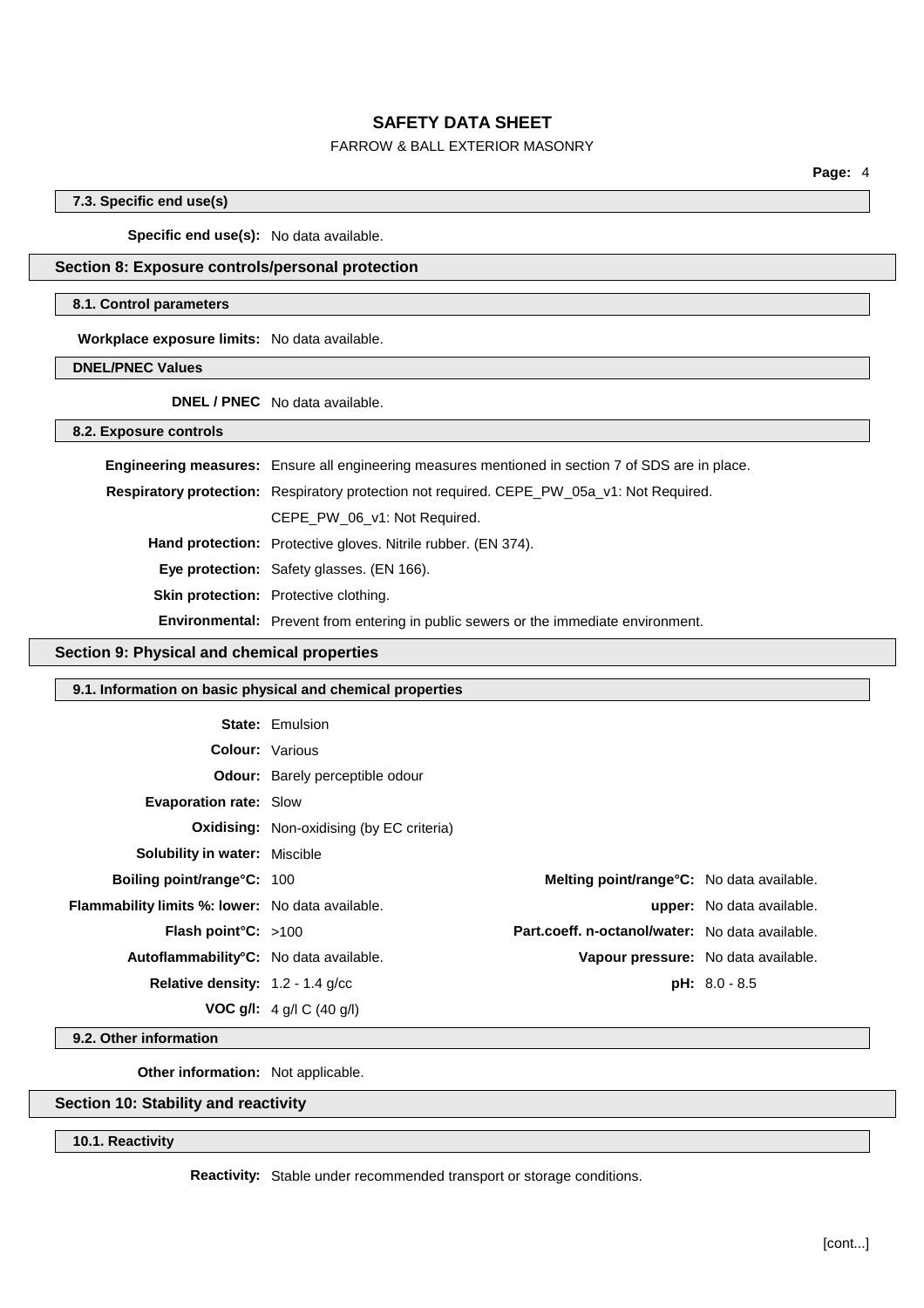# FARROW & BALL EXTERIOR MASONRY

## **10.2. Chemical stability**

**Chemical stability:** Stable under normal conditions.

## **10.3. Possibility of hazardous reactions**

**Hazardous reactions:** Hazardous reactions will not occur under normal transport or storage conditions.

Decomposition may occur on exposure to conditions or materials listed below.

**10.4. Conditions to avoid**

**Conditions to avoid:** Heat.

**10.5. Incompatible materials**

**Materials to avoid:** Strong oxidising agents. Strong acids.

# **10.6. Hazardous decomposition products**

**Haz. decomp. products:** No data available.

# **Section 11: Toxicological information**

## **11.1. Information on toxicological effects**

**Toxicity values:** No data available.

**Symptoms / routes of exposure**

**Skin contact:** There may be mild irritation at the site of contact.

**Eye contact:** There may be irritation and redness.

**Ingestion:** There may be irritation of the throat.

**Inhalation:** No symptoms.

**Delayed / immediate effects:** Not applicable.

**Other information:** Not applicable.

**Section 12: Ecological information**

**12.1. Toxicity**

**Ecotoxicity values:** No data available.

**12.2. Persistence and degradability**

**Persistence and degradability:** Not biodegradable.

**12.3. Bioaccumulative potential**

**Bioaccumulative potential:** No data available.

**12.4. Mobility in soil**

**Mobility:** Readily absorbed into soil.

**12.5. Results of PBT and vPvB assessment**

**PBT identification:** This product is not identified as a PBT/vPvB substance.